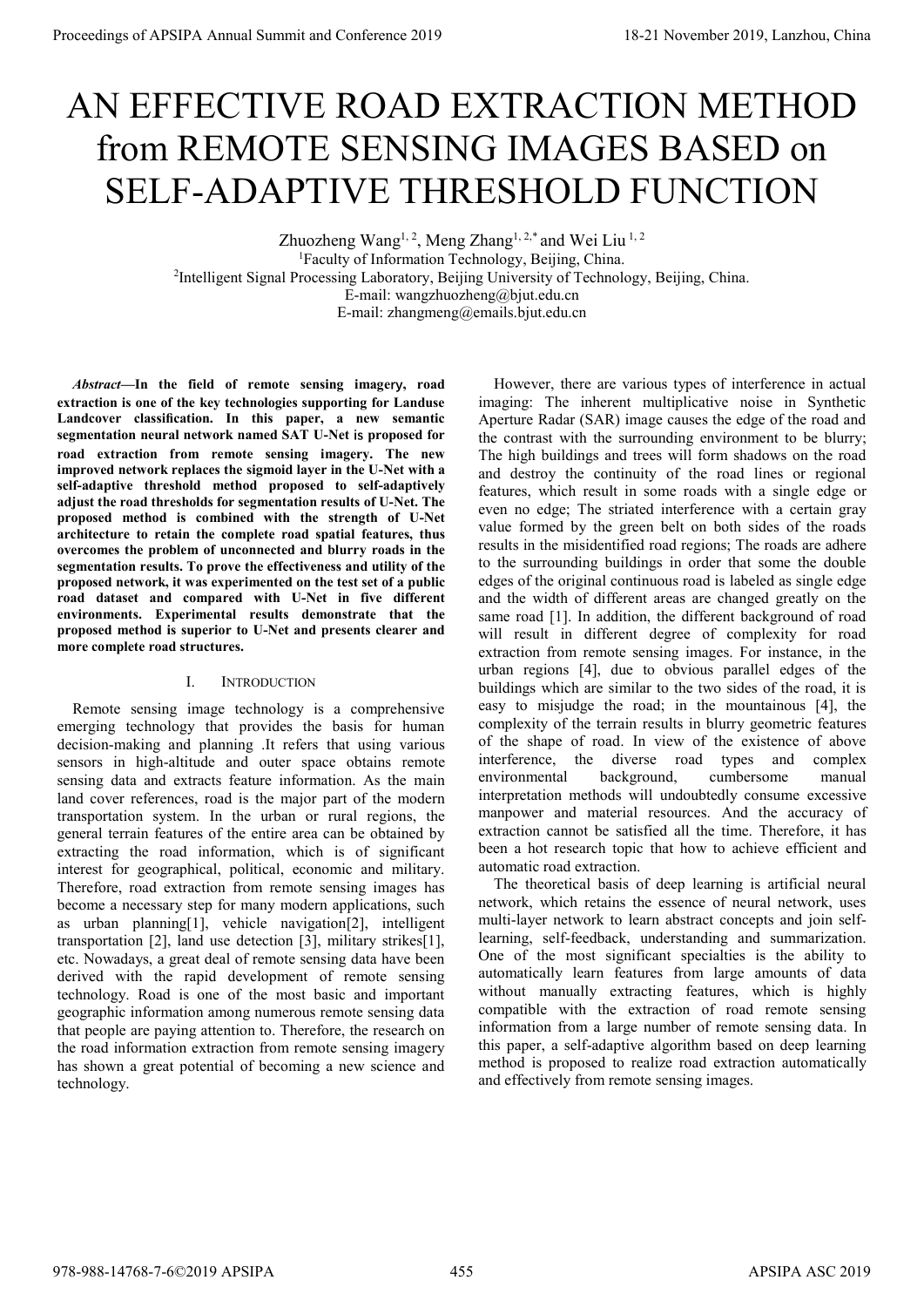The remainder of this paper is organized as follows. Section II reviews some related works of road extraction. The details of SAT U-Net, loss function and evaluation metrics are presented in Section III. Section IV introduces experiments, including dataset, performances and results. Conclusion is provided in Section V. Section VI describes our future work.

## II. RELATED WORK

A variety of methods for extracting roads from remote sensing images have been proposed in recent years. Most of these methods can be divided into two categories: road area extraction and road centerline extraction. Road area extraction [5-8] can generate pixel-level labeling of roads, while road centerline extraction [9] aims at detecting skeletons of a road. This article focuses on extracting road regions from remote sensing images. The task of extracting roads from satellite images is formulated as a binary classification problem: marking the road or non-road of each pixel. In this paper, the road extraction task is treated as a binary semantic segmentation task to generate pixel-level labels for the road.

In 2006, reference [10] firstly proposed deep learning based on artificial neural network. Reference [11] firstly exploited deep learning techniques to extract road information. They employed restricted Boltzmann machines (RBM) to segment road from high resolution remote sensing images. Convolution neural network (CNN) [12], as the most widely used deep learning framework, is a deep artificial neural network with convolution kernels which has been successfully applied to remote sensing image classification [13], dense semantic labeling of aerial images [14], and object detection in remote sensing imagery [15]. Reference [8] utilized CNN to assign each patch extracted from the whole image as road, building or background. This method achieves better results than Mnih and Hinton's method [11] on the Massachusetts roads dataset. Fully Convolutional Networks (FCN) [16] is an improvement on convolutional neural networks that replaces the fully connected layer in CNN with a convolutional layer and adds a deconvolution layer for upsampling. Reference [17] proposed a road structure refined convolutional neural network (RSRCNN) approach for road extraction in aerial images based on FCN and road-structurebased loss function, which outperform other deep learning methods. However, the low resolution of center feature map and its corresponding large receptive field result in the loss of detail spatial information in FCN architecture. Reference [18] proposed the U-Net that concatenate feature maps from different levels to improve segmentation accuracy. Low level detail information is combined with high level semantic information to achieve good performance in biomedical image segmentation. The necessary details are included while upsampling with skip-connections and the accurate segmentation boundary is reconstructed, solving the problem of losing too much spatial information. However, the road threshold of each road segmentation result is quite different because of different complexity of environmental background. And they cannot be determined by the output of the sigmoid layer in U-Net causing some blurry road structures and Proceedings of APSIPA Annual Summit at Conference 2019<br>
The American of APSIPA Annual Summit and Conference 2019 18-21 November 2019 2019 18-21 November 2019 18-21 November 2019 18-21 November 2019 2019 18-21 November 201

dissatisfying accuracy. Taking consideration of this problem, the improved approach replaces the sigmoid function with a self-adaptive road threshold method proposed in this paper to determine the road threshold of each road segmentation result of U-Net and improves the segmentation results of U-Net on visual and accuracy.

# III. METHOD

# *A. SAT U-Net*

The proposed approach is based on an improved FCN architecture, U-Net [17]. Figure 1 shows the overall architecture of the entire SAT U-Net preserving the classic U-Net structure: the architecture consists of a contracting path that captures contextual information (left side in Fig. 1) and a symmetric expanding path that allows precise positioning (right side in Fig. 1). The contracting path follows the typical architecture of CNN, consisting of the repeated application of two 3×3 stride 1 and padding 1 convolutions , each followed by batch normalization (BN) and the rectification linear unit (ReLU). BN is used for convergence acceleration and ReLU is adopted as the primary activation function during training. A 2×2 max pooling with stride 2 for downsampling followed by them. At each downsampling step, the number of feature channels is doubled. The expansive path consists of nearest neighbor upsampling on the feature map, then completing a 3×3 upconvolution that halves the number of feature channels, a concatenation with the correspondingly copied feature map from the contracting path, and two  $3\times3$  stride 1 convolutions, in which each is also followed by BN and ReLU. At the final level, each 64 component feature vector is mapped to the two classes with a 1x1 convolution.

In the U-Net structure, the contracting network is followed by a fully symmetrical extending network where the pooling is replaced by the upsampling, thus increasing the resolution of the output. The high-resolution feature of the contraction path is skip-connected with the upsampled output, leading to the necessary detail features contained while upsampling. Combined the local information with the global information and preserving the complete spatial features of the road generate road segmentation results thus achieve road extraction from remote sensing images. However, road thresholds are quite different because of different distribution of roads and complexity of environmental background. And in U-Net architecture, the road threshold of each prediction map is a stationary value which cannot be controlled by the outputs from sigmoid layer of the U-Net. The excessively large predefined threshold will result in the road disconnection and blurry road structures in each prediction map. And the extremely small predefined threshold will result in mistaking for labeling the background as roads. The accuracy of segmentation will be influenced by these factors. Therefore, the self-adaptive threshold function proposed is used to replace the sigmoid layer. The ground truth's road histogram applied as a guide self-adaptively and dynamically adjusts the road threshold with the histogram absolute distance between each prediction map and its corresponding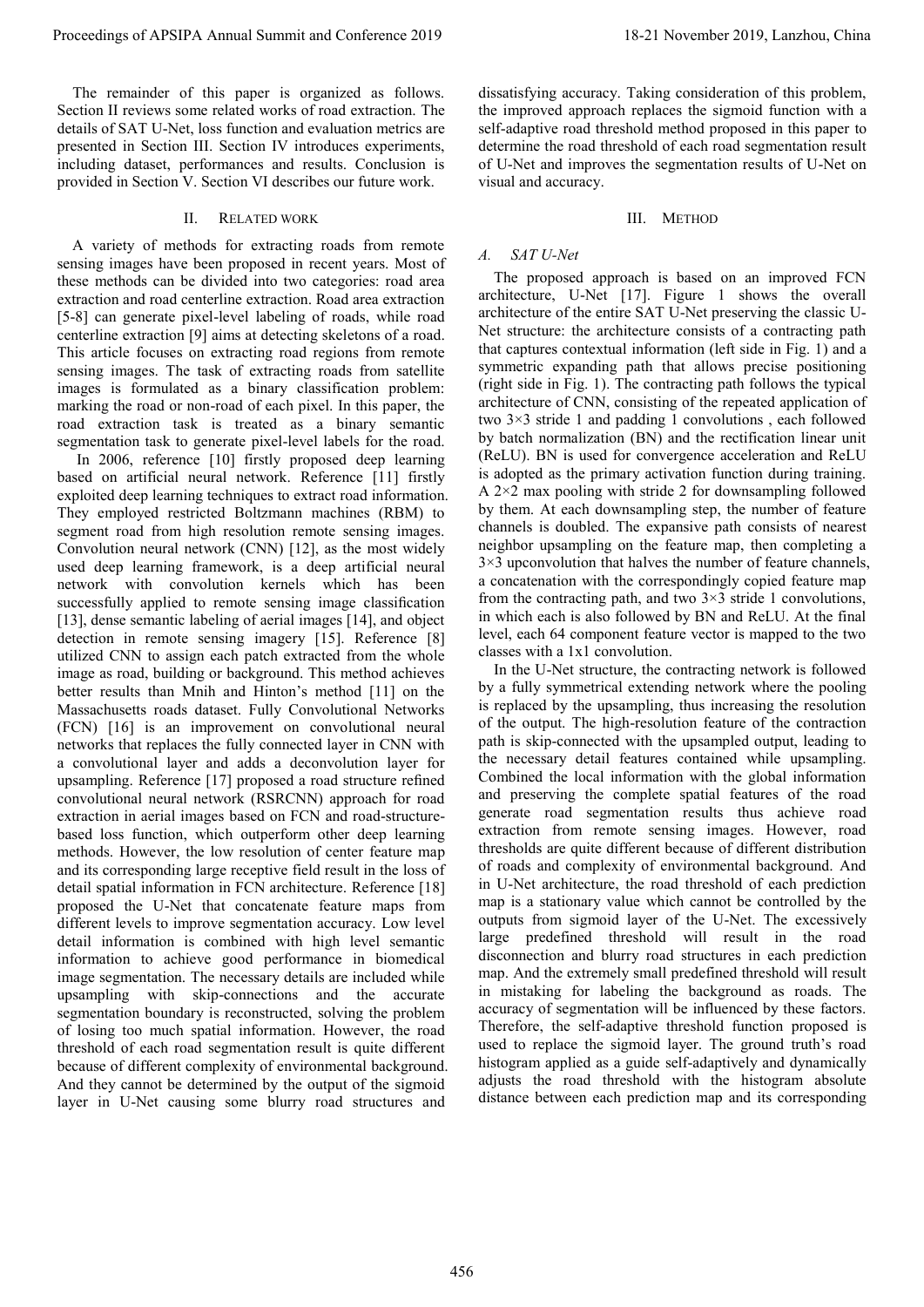ground truth. It is described in detail in the following subsection. According to road thresholds, the segmentation result presents clearer and more complete road structures.



Fig. 1 Architecture of the proposed SAT U-Net.

## *B. Self-adaptive threshold function*

In SAT U-Net architecture, the self-adaptive threshold function proposed in this paper is used to determine the road threshold for each prediction map. The specific implementation process is as follows: Firstly, the roads in each predicted grayscale image are presented according to the initial threshold.  $R_p$  and  $R_g$  denote the proportion of roads pixel in the prediction map and its corresponding ground truth respectively. And they are defined as:

$$
R_p = \frac{n_p}{N} \tag{1}
$$

$$
R_g = \frac{n_g}{N} \tag{2}
$$

where  $n_p$  and  $n_g$  are the number of pixels which denote the location of roads in prediction map and ground truth respectively, while *N* denotes the total number of pixels. Then *d* denotes the pixel histogram absolute distance between the prediction map and ground truth, and it is defined as:

$$
d = |R_g - R_p| \tag{3}
$$

the road threshold for each prediction map is adjusted according to *<sup>d</sup>* . The specific adjustment rules are as follows: The minimum distance is predefined to  $d_{\text{min}}$ . If the  $d$  is more than *d*min , threshold will be decayed or enhanced in the following equation:

$$
t_{i+1} = \lambda t_i + \xi \qquad n = 0, 1, \dots, i_{\max} \qquad (4)
$$

where  $t_i$  denotes the threshold for decay or enhancement, which  $\lambda$  is defined as the coefficient of decay or enhancement, which  $\xi$  is given as bias. The coefficient of decay or

enhancement depends on the relationship of  $R_p$  and  $R_g$ , and defined as :

$$
\begin{cases} \lambda > 1, R_p > R_g \\ \lambda < 1, R_p < R_g \end{cases} \tag{5}
$$

In the process of threshold adjustment, the change of  $n_p$  will also take place with the adjustment of  $t_i$ . After multiple threshold adjustments, the *d* gradually decreases. If the *d* is less than  $d_{\min}$  or the times of adjustments exceed the  $i_{\max}$ , the threshold adjustment is stopped, and the road threshold of the predicted segmentation map is determined. Finally, the fine segmentation of the road is achieved according to the selfadaptive *ti* .

#### *C. Loss function*

In the training phase, given a set of training images and the corresponding ground truth as input to the U-Net, the onedimensional vectors are obtained with a 1×1 convolution. The sigmoid function is adopted to normalize one-dimensional vector to logits between 0 and 1, being given as follow:

$$
S(x) = \frac{1}{1 + e^{-x}}
$$
 (6)

where  $x$  denotes the one-dimensional vector. The task of extracting roads from satellite images is formulated as a binary classification problem: marking the road or non-road of each pixel. Pixel-wise cross entropy is adopted as loss function to optimize the model, being defined as:

$$
L = -[y \log \hat{y} + (1 - y) \log(1 - \hat{y})]
$$
 (7)

where  $y$  denotes the ground truth and  $\hat{y}$  denotes the prediction map.

#### *D. Evaluation metrics*

Pixel accuracy (Pixel Accuracy, PA), Dice coefficient [19, 20] and Jaccard index [21] are used as the standard quality metrics to evaluate proposed model. *PA* is a common algorithm metric in the field of semantic segmentation. The index is obtained by calculating the confusion matrix which is defined as follows:

1,1 1, ,1 , = *i i j p p P p p* (8)

where  $p_{1,j}$  denotes the number of pixels in the dataset, which should be labeled as *i* instead of being predicted to be the total number of pixels in class *j* . *<sup>n</sup>* denotes the number of categories. *PA* denotes the ratio of the number of pixels marked correctly to the total pixels, which is defined as: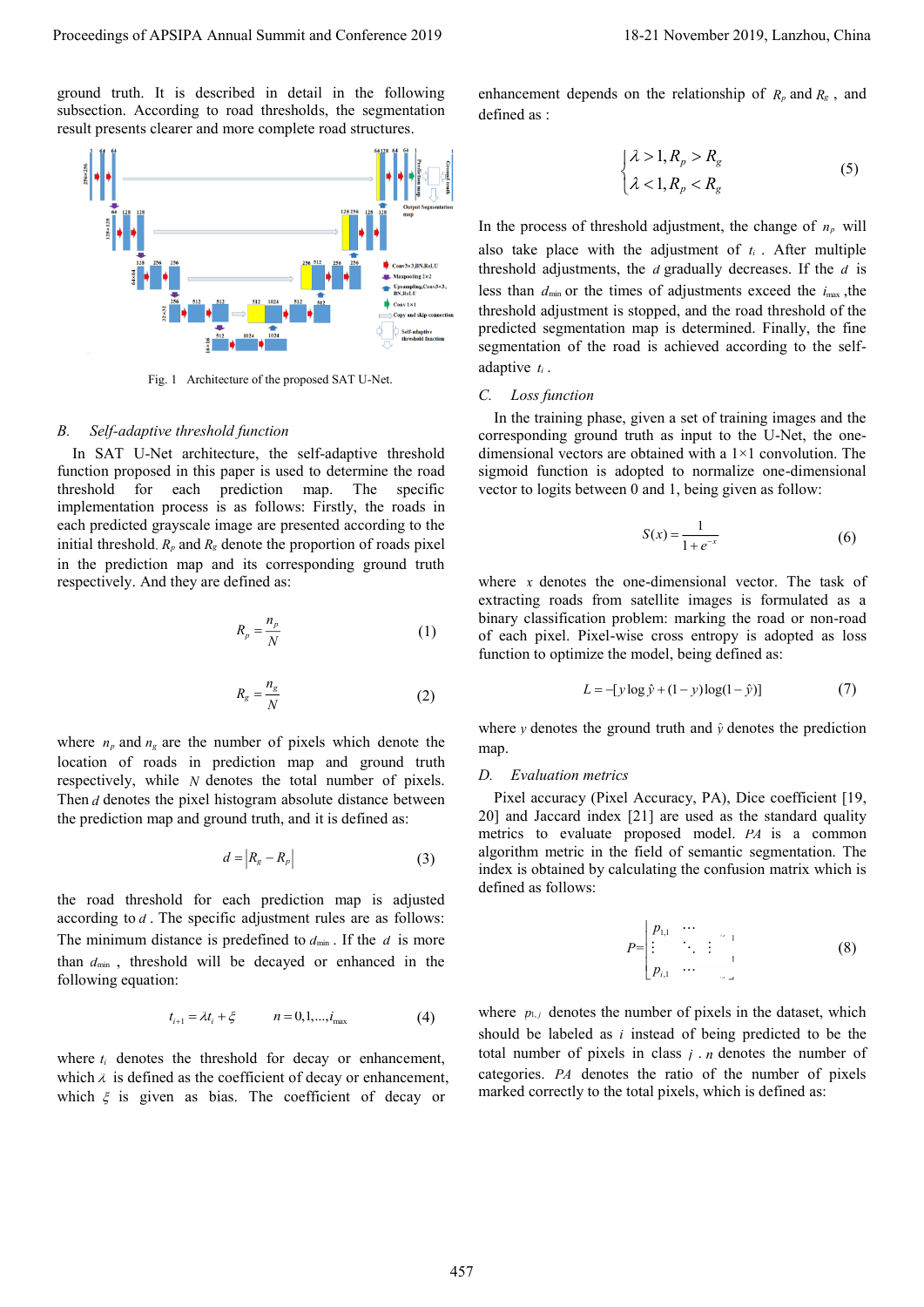$$
PA = \frac{\sum_{i=1}^{n} p_{i,i}}{\sum_{j=1}^{n} \sum_{i=1}^{n} p_{i,j}}
$$
(9)

The Dice coefficient is a statistic used to gauge the similarity of two samples, which is defined as:

$$
s(X,Y) = \frac{2|X \cap}{|X| + |Y|}
$$
 (10)

where  $X$  and  $Y$  denote two samples respectively.

The Jaccard index, also known as the Jaccard similarity coefficient is a statistic used for comparing the similarity and diversity of sample sets, which is defined as:

$$
J(X,Y) = \frac{|X \cap \{X \} \cap \{X \cap \{X\} \cap \{X\} \cap \{X\} \cap \{X\} \cap \{X\} | X \cap \{X\} \cap \{X\} | X \cap \{X\} | X \cap \{X\} | X \cap \{X\} | X \cap \{X\} | X \cap \{X\} | X \cap \{X\} | X \cap \{X\} | X \cap \{X\} | X \cap \{X\} | X \cap \{X\} | X \cap \{X\} | X \cap \{X\} | X \cap \{X\} | X \cap \{X\} | X \cap \{X\} | X \cap \{X\} | X \cap \{X\} | X \cap \{X\} | X \cap \{X\} | X \cap \{X\} | X \cap \{X\} | X \cap \{X\} | X \cap \{X\} | X \cap \{X\} | X \cap \{X\} | X \cap \{X\} | X \cap \{X\} | X \cap \{X\} | X \cap \{X\} | X \cap \{X\} | X \cap \{X\} | X \cap \{X\} | X \cap \{X\} | X \cap \{X\} | X \cap \{X\} | X \cap \{X\} | X \cap \{X\} | X \cap \{X\} | X \cap \{X\} | X \cap \{X\} | X \cap \{X\} | X \cap \{X\} | X \cap \{X\} | X \cap \{X\} | X \cap \{X\} | X \cap \{X\} | X \cap \{X\} | X \cap \{X\} | X \cap \{X\} | X \cap \{X\} | X \cap \{X\} | X \cap \{X\} | X \cap \{X\} | X \cap \{X\} | X \cap \{X\} | X \cap \{X\} | X \cap \{X\} | X \cap \{X\} | X \cap \{X\} | X \cap \{X\} | X \cap \{X\} | X \cap \{X\} | X \cap \{X\} | X \cap \{X\} | X \cap \{X\} | X \cap \{X\} | X \cap \{X\} | X \cap \{X\} | X \cap \{X\} | X \cap \{X\} | X \cap \{X\} | X \cap \{X\} | X \cap \{X\} | X \cap \{X\} | X \cap \{X\} | X \cap \{X\} | X \
$$

where  $X$  and  $Y$  denote two samples respectively.

# IV. EXPERIMENT

To demonstrate the accuracy and efficiency of the proposed SAT U-Net, it was test on Massachusetts roads dataset and compared with U-Net.

# *A. Dataset*

The Massachusetts Roads Dataset consists of 1171 aerial images of the state of Massachusetts. The dataset includes a wide variety of urban, suburban, and rural regions and covers an area of over 2600 km<sup>2</sup> . As with the building data, each image is 1500×1500 pixels in size with a resolution of 1.2 meter per pixel, covering an area of 3.24 km<sup>2</sup>. In the experiment, the images with blank part in the original dataset were removed, and the rest were randomly divided into the training set (532 images), the validation set (152 images) and the test set (76 images) according to the ratio of 7:2:1. The U-Net on the training set of the dataset were trained and the SAT U-Net proposed in the test set were used to self-adaptively adjust the road threshold of prediction map, thus improve the road segmentation results.

#### *B. Experiment details*

In this experiment, the pytorch deep learning framework was used and all models were trained on two NIVIDA GTX1080ti GPUs. In the training phase, the U-Net model was trained on all of 532 labeled images with a size of 1500×1500.To minimize overheads and maximize the GPU memory, the batch sizes of the training and validation datasets were condensed into a single image and fixed-sized images were utilized to 256×256 as the input to the network model. In addition, in order to avoid over fitting, data augmentation was done in an ambitious way, including image rotation (random angle), center cropping, image shifting, brightness adjustment, color adjustment, contrast adjustment,

vertical and horizontal flip. The learning rate was originally set 2e-4 and the decay iteration was set to 68.There were in total 350 iterations for training the model. When the number of iteration exceeds 282 epochs, the learning rate was reduced by a factor of 0.02 in every epoch. Since the task is binary classification, BCE (binary cross entropy) loss was used as the loss function and Adam was chose as the optimizer. It took about 316 epochs for the proposed network to converge.

After every training iteration, the validation set was input into our proposed SAT U-Net to select the best model and save it which is the highest score of the sum of Dice coefficient and Jaccard similarity. The road segmentation threshold was empirically initialized to 0.5. The decay and enhancement coefficient was set to 0.3 and 1.7 respectively. The bias was set to 1e-10.To obtain more accurate road segmentation thresholds, the histogram distance minimum was set to 1e-3 and the upper limit of times was set to 10. In the test phases, the test set was input into the best model and the Pixel accuracy, Dice coefficient and Jaccard index were adopted as the standard quality metrics to evaluate the road segmentation results.

#### *C. Result*

Fig. 2 illustrates two example results of U-Net [17] and the proposed SAT U-Net. After observation reveal that results are clearer and sharper in the proposed method as compared to U-Net. It is clear from the red window of the first two flows that the roads are clearer in the result of SAT U-Net while the roads are not successfully labeled in the result of U-Net inversely. Meanwhile, there are some cases where the background is labeled as roads in the U-Net. For example, it is evident from the blue window of the last two flows that some dirt roads incorrectly is labeled in the result of U-Net, which is not labeled as road in the ground truth. The primary reason for this may be a similarity between the roads and background. By contrast, the proposed method is based on the histogram absolute distance between prediction map and ground truth to ensure the road threshold so that these roads are less labeled in the SAT U-Net. And the segmentation accuracy is further improved. Proceedings of APSIPA Annual Summit at China  $\frac{1}{2}$ . The Real and Alexander Summit and Equation (2) and Equation (2) and Equation (2) and Equation (2) and Equation (2) and Equation (2) and Equation (2) and Equation (2)



Fig.2 Example results of two models.(a)Input image;(b)Ground truth;(c)U-Net;(d)SAT U-Net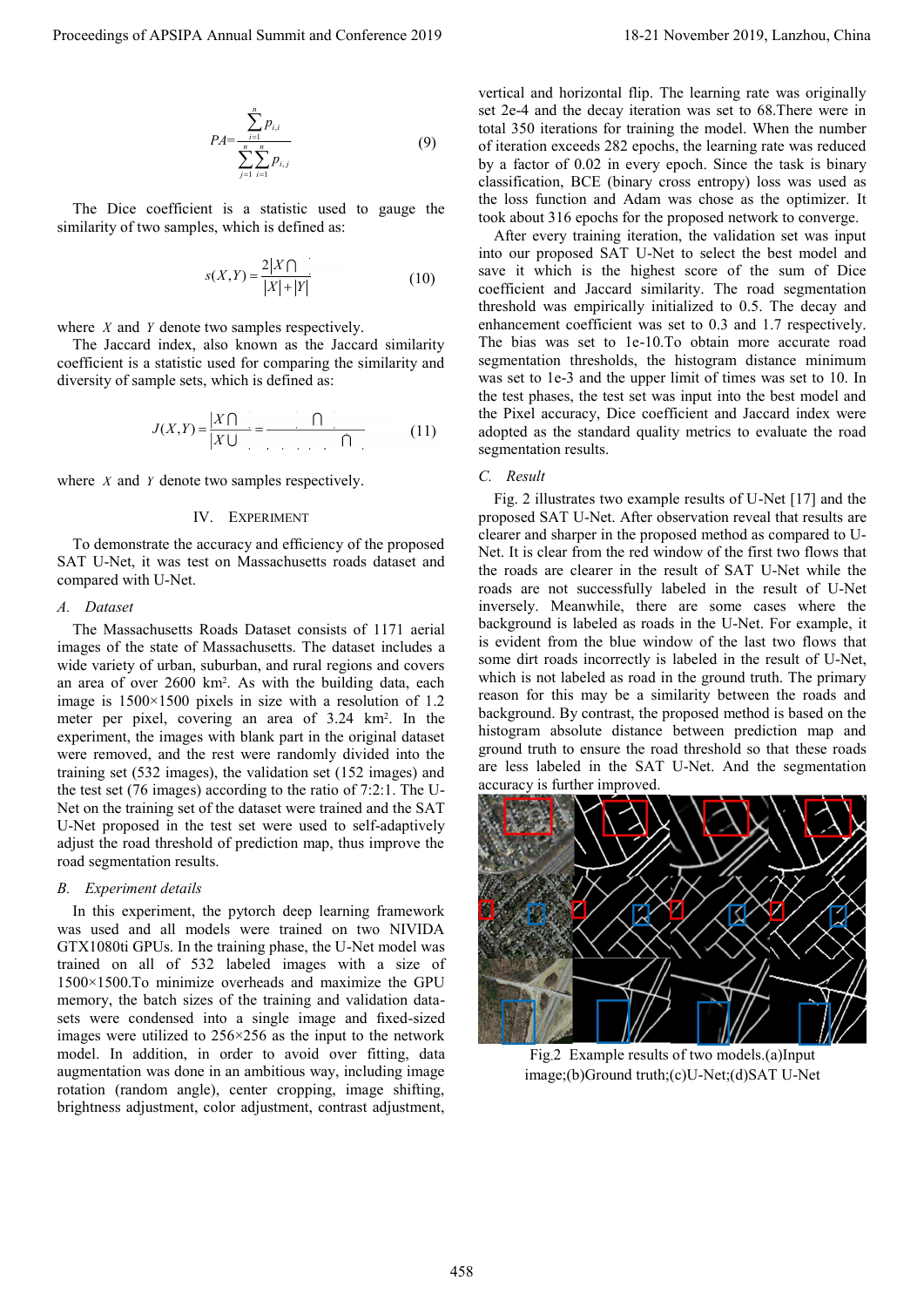| Proceedings of APSIPA Annual Summit and Conference 2019                                                                                                                                                                                                                                                                                                                                                                                                                                                                                                                                                        |                  |                                             |                  | 18-21 November 2019, Lanzhou, China                                                                                                                                                                                                                                                                                                                                                                                                                                                     |
|----------------------------------------------------------------------------------------------------------------------------------------------------------------------------------------------------------------------------------------------------------------------------------------------------------------------------------------------------------------------------------------------------------------------------------------------------------------------------------------------------------------------------------------------------------------------------------------------------------------|------------------|---------------------------------------------|------------------|-----------------------------------------------------------------------------------------------------------------------------------------------------------------------------------------------------------------------------------------------------------------------------------------------------------------------------------------------------------------------------------------------------------------------------------------------------------------------------------------|
| Table 1 presents the results of two models in the<br>Massachusetts roads test set. It is clear that the improved<br>approach significantly outperform U-Net in terms of PA,<br>Jaccard index and Dice coefficient respectively. Moreover,<br>road segmentation performance was compared with two<br>methods in urban regions, grassland, woodland, cultivated<br>land and airports. Table 2 to 6 show the comparison of the<br>road segmentation results of the two methods for five<br>different environments. Overall the proposed method is<br>superior to U-net. The result of grassland provides the best |                  |                                             |                  | reconstructed. Experimental results demonstrate that the<br>proposed method present better segmentation result than U-<br>Net, in terms of PA, Dice coefficient, Jaccard index. The<br>improved approach solves the problem of unconnected and<br>blurry roads due to the uncertain road threshold and presents a<br>clearer and more complete road structure, providing the<br>accurate and efficient data support in the field of remote<br>sensing data analysis.<br>VI. FUTURE WORK |
| result on the performance of segmentation. In case of the<br>airport and woodland, the similarity between background and                                                                                                                                                                                                                                                                                                                                                                                                                                                                                       |                  |                                             |                  | A self-adaptive threshold function in the SAT U-Net is                                                                                                                                                                                                                                                                                                                                                                                                                                  |
| roads such as airport runway and land results in the poorer                                                                                                                                                                                                                                                                                                                                                                                                                                                                                                                                                    |                  |                                             |                  | proposed to determine the thresholds for road prediction maps.                                                                                                                                                                                                                                                                                                                                                                                                                          |
| performance of the two models in these two environments.                                                                                                                                                                                                                                                                                                                                                                                                                                                                                                                                                       |                  |                                             |                  | However, in the process of determining the road thresholds, it                                                                                                                                                                                                                                                                                                                                                                                                                          |
| Table 1 Results on test set of two models in the                                                                                                                                                                                                                                                                                                                                                                                                                                                                                                                                                               |                  |                                             |                  | takes too much time for all images on validation set and test                                                                                                                                                                                                                                                                                                                                                                                                                           |
|                                                                                                                                                                                                                                                                                                                                                                                                                                                                                                                                                                                                                |                  | Massachusetts roads dataset                 |                  | set to calculate the histogram absolute distance. And<br>calculating the histogram distance relies on the histogram                                                                                                                                                                                                                                                                                                                                                                     |
| Model                                                                                                                                                                                                                                                                                                                                                                                                                                                                                                                                                                                                          | Accuracy         | Dice                                        | Jaccard          | results of ground truth to be a reference, which considerably                                                                                                                                                                                                                                                                                                                                                                                                                           |
| U-Net                                                                                                                                                                                                                                                                                                                                                                                                                                                                                                                                                                                                          | 0.9596           | Coefficient<br>0.5456                       | index<br>0.3928  | increases the complexity of the road extraction work.                                                                                                                                                                                                                                                                                                                                                                                                                                   |
| <b>SAT U-Net</b>                                                                                                                                                                                                                                                                                                                                                                                                                                                                                                                                                                                               | 0.9658           | 0.5960                                      | 0.4498           | Therefore, we will strive to research a new method to                                                                                                                                                                                                                                                                                                                                                                                                                                   |
|                                                                                                                                                                                                                                                                                                                                                                                                                                                                                                                                                                                                                |                  | Table 2 Results on two methods in city      |                  | determine the road thresholds without the demands of ground                                                                                                                                                                                                                                                                                                                                                                                                                             |
| Model                                                                                                                                                                                                                                                                                                                                                                                                                                                                                                                                                                                                          | Accuracy         | Dice                                        | Jaccard          | truth. In addition, the experimental results show that the<br>proposed method has poor results for road segmentation                                                                                                                                                                                                                                                                                                                                                                    |
|                                                                                                                                                                                                                                                                                                                                                                                                                                                                                                                                                                                                                |                  | Coefficient                                 | index            | which is similar to background features, such as dirt roads,                                                                                                                                                                                                                                                                                                                                                                                                                            |
| U-Net                                                                                                                                                                                                                                                                                                                                                                                                                                                                                                                                                                                                          | 0.8882           | 0.4954                                      | 0.3328           | forest trails, airport runways, etc. Consequently, we will try                                                                                                                                                                                                                                                                                                                                                                                                                          |
| <b>SAT U-Net</b>                                                                                                                                                                                                                                                                                                                                                                                                                                                                                                                                                                                               | 0.9028           | 0.5368                                      | 0.3726           | our best to research a road segmentation method with higher                                                                                                                                                                                                                                                                                                                                                                                                                             |
|                                                                                                                                                                                                                                                                                                                                                                                                                                                                                                                                                                                                                |                  | Table 3 Results on two methods in grassland |                  | accuracy, better robustness and versatility to estimate the                                                                                                                                                                                                                                                                                                                                                                                                                             |
| Model                                                                                                                                                                                                                                                                                                                                                                                                                                                                                                                                                                                                          | Accuracy         | Dice                                        | Jaccard          | limitation of road extraction work in any environment and<br>provide more accurate and reliable data support for human                                                                                                                                                                                                                                                                                                                                                                  |
|                                                                                                                                                                                                                                                                                                                                                                                                                                                                                                                                                                                                                |                  | Coefficient                                 | index            | beings.                                                                                                                                                                                                                                                                                                                                                                                                                                                                                 |
| U-Net<br>SAT U-Net                                                                                                                                                                                                                                                                                                                                                                                                                                                                                                                                                                                             | 0.9719<br>0.9791 | 0.5535<br>0.6313                            | 0.3850<br>0.4653 |                                                                                                                                                                                                                                                                                                                                                                                                                                                                                         |
| Table 4 Results on two methods in woodland                                                                                                                                                                                                                                                                                                                                                                                                                                                                                                                                                                     |                  |                                             |                  | <b>ACKNOWLEDGMENT</b>                                                                                                                                                                                                                                                                                                                                                                                                                                                                   |
| Model                                                                                                                                                                                                                                                                                                                                                                                                                                                                                                                                                                                                          | Accuracy         | Dice                                        | Jaccard          | This work was supported by Beijing Municipal Natural                                                                                                                                                                                                                                                                                                                                                                                                                                    |
|                                                                                                                                                                                                                                                                                                                                                                                                                                                                                                                                                                                                                |                  | Coefficient                                 | index            | Science Foundation (No. 4192005).                                                                                                                                                                                                                                                                                                                                                                                                                                                       |
| U-Net                                                                                                                                                                                                                                                                                                                                                                                                                                                                                                                                                                                                          | 0.9902           | 0.1929                                      | 0.1227           |                                                                                                                                                                                                                                                                                                                                                                                                                                                                                         |
| <b>SAT U-Net</b>                                                                                                                                                                                                                                                                                                                                                                                                                                                                                                                                                                                               | 0.9909           | 0.2016                                      | 0.1335           |                                                                                                                                                                                                                                                                                                                                                                                                                                                                                         |
| Table 5 Results on two methods in cultivated land<br>Dice<br>Model                                                                                                                                                                                                                                                                                                                                                                                                                                                                                                                                             |                  |                                             |                  | <b>REFERENCES</b>                                                                                                                                                                                                                                                                                                                                                                                                                                                                       |
|                                                                                                                                                                                                                                                                                                                                                                                                                                                                                                                                                                                                                | Accuracy         | Coefficient                                 | Jaccard<br>index | [1] J. Cheng, G. Gao, X. Ku and J. Sun, "Review of road network                                                                                                                                                                                                                                                                                                                                                                                                                         |
| U-Net                                                                                                                                                                                                                                                                                                                                                                                                                                                                                                                                                                                                          | 0.9799           | 0.5242                                      | 0.3573           | extraction from SAR images," Journal of Image and Graphics,<br>vol.18, no. 1, pp. 11-23, 2013.                                                                                                                                                                                                                                                                                                                                                                                          |
| SAT U-Net                                                                                                                                                                                                                                                                                                                                                                                                                                                                                                                                                                                                      | 0.9841           | 0.5706                                      | 0.4052           | [2] G. Cheng, F. Zhu, S. Xiang and C. Pan., "Road centerline                                                                                                                                                                                                                                                                                                                                                                                                                            |
| Table 6 Results on two methods in airport                                                                                                                                                                                                                                                                                                                                                                                                                                                                                                                                                                      |                  |                                             |                  | extraction Semisupervised Segmentation and Multidirection                                                                                                                                                                                                                                                                                                                                                                                                                               |
| Model                                                                                                                                                                                                                                                                                                                                                                                                                                                                                                                                                                                                          | Accuracy         | Dice                                        | Jaccard          | Nonmaximum Suppression," IEEE Geoscience & Remote<br>Sensing Letters, vol. 13, no. 4, pp. 545-549, 2017.                                                                                                                                                                                                                                                                                                                                                                                |
| U-Net                                                                                                                                                                                                                                                                                                                                                                                                                                                                                                                                                                                                          | 0.9553           | Coefficient<br>0.2647                       | index<br>0.1552  | [3] Feng. P and Gao. F, "Method of road information extraction in                                                                                                                                                                                                                                                                                                                                                                                                                       |
| <b>SAT U-Net</b>                                                                                                                                                                                                                                                                                                                                                                                                                                                                                                                                                                                               | 0.9552           | 0.2920                                      | 0.1743           | high resolution remote sensing images," Modern Electronic                                                                                                                                                                                                                                                                                                                                                                                                                               |
|                                                                                                                                                                                                                                                                                                                                                                                                                                                                                                                                                                                                                |                  |                                             |                  | Technology, vol. 38, no. 17, pp. 53-57, 2015.<br>[4] X. Zhao, "Research on Urban Road Extraction Method of High                                                                                                                                                                                                                                                                                                                                                                         |
| <b>CONCLUSIONS</b><br>V.<br>In this paper, the SAT U-Net have been proposed for road                                                                                                                                                                                                                                                                                                                                                                                                                                                                                                                           |                  |                                             |                  | Resolution Remote Sensing Image," Huazhong University of<br>Science and Technology , Wuhan, Hubei, China, 2010.<br>[5] X. Huang and L. Zhang, "Road centreline extraction from high-                                                                                                                                                                                                                                                                                                    |
| extraction from remote sensing images. The proposed<br>network replaces the sigmoid layer in the U-Net with a self-                                                                                                                                                                                                                                                                                                                                                                                                                                                                                            |                  |                                             |                  | resolution imagery based on multiscale structural features and<br>support vector machines," Journal of remote sensing, vol. 30,<br>no. 8, pp. 1977-1987, 2009.<br>[6] C. Unsalan and B. Sirmacek, "Road Network Detection Using                                                                                                                                                                                                                                                         |
| adaptive threshold method proposed to self-adaptively adjust<br>the road thresholds for segmentation results of U-Net.                                                                                                                                                                                                                                                                                                                                                                                                                                                                                         |                  |                                             |                  | Probabilistic and Graph Theoretical Methods," IEEE                                                                                                                                                                                                                                                                                                                                                                                                                                      |
| Incorporated the advantages of U-Net, the complete road                                                                                                                                                                                                                                                                                                                                                                                                                                                                                                                                                        |                  |                                             |                  | Transactions on Geoscience and Remote Sensing, vol. 50, no.                                                                                                                                                                                                                                                                                                                                                                                                                             |
| spatial features are preserved and clearer road boundaries are                                                                                                                                                                                                                                                                                                                                                                                                                                                                                                                                                 |                  |                                             |                  | 11, pp. 4441-4453, 2012.                                                                                                                                                                                                                                                                                                                                                                                                                                                                |
|                                                                                                                                                                                                                                                                                                                                                                                                                                                                                                                                                                                                                |                  |                                             |                  |                                                                                                                                                                                                                                                                                                                                                                                                                                                                                         |
|                                                                                                                                                                                                                                                                                                                                                                                                                                                                                                                                                                                                                |                  |                                             |                  |                                                                                                                                                                                                                                                                                                                                                                                                                                                                                         |
|                                                                                                                                                                                                                                                                                                                                                                                                                                                                                                                                                                                                                |                  |                                             |                  |                                                                                                                                                                                                                                                                                                                                                                                                                                                                                         |
|                                                                                                                                                                                                                                                                                                                                                                                                                                                                                                                                                                                                                |                  |                                             |                  |                                                                                                                                                                                                                                                                                                                                                                                                                                                                                         |
|                                                                                                                                                                                                                                                                                                                                                                                                                                                                                                                                                                                                                |                  |                                             |                  |                                                                                                                                                                                                                                                                                                                                                                                                                                                                                         |
|                                                                                                                                                                                                                                                                                                                                                                                                                                                                                                                                                                                                                |                  |                                             |                  |                                                                                                                                                                                                                                                                                                                                                                                                                                                                                         |
|                                                                                                                                                                                                                                                                                                                                                                                                                                                                                                                                                                                                                |                  |                                             |                  |                                                                                                                                                                                                                                                                                                                                                                                                                                                                                         |
| 459                                                                                                                                                                                                                                                                                                                                                                                                                                                                                                                                                                                                            |                  |                                             |                  |                                                                                                                                                                                                                                                                                                                                                                                                                                                                                         |

# V. CONCLUSIONS

# VI. FUTURE WORK

#### ACKNOWLEDGMENT

#### **REFERENCES**

- [1] J. Cheng, G. Gao, X. Ku and J. Sun, "Review of road network extraction from SAR images," *Journal of Image and Graphics*, vol.18, no. 1, pp. 11-23, 2013.
- [2] G. Cheng, F. Zhu, S. Xiang and C. Pan., "Road centerline extraction Semisupervised Segmentation and Multidirection Nonmaximum Suppression," *IEEE Geoscience & Remote Sensing Letters*, vol. 13, no. 4 , pp. 545-549, 2017.
- [3] Feng. P and Gao. F, "Method of road information extraction in high resolution remote sensing images," *Modern Electronic Technology*, vol. 38, no. 17, pp. 53-57, 2015.
- [4] X. Zhao, "Research on Urban Road Extraction Method of High Resolution Remote Sensing Image," Huazhong University of Science and Technology ,Wuhan, Hubei, China, 2010.
- [5] X. Huang and L. Zhang, "Road centreline extraction from highresolution imagery based on multiscale structural features and support vector machines," *Journal of remote sensing,* vol. 30, no. 8, pp. 1977-1987, 2009 .
- [6] C. Unsalan and B. Sirmacek, "Road Network Detection Using Probabilistic and Graph Theoretical Methods," *IEEE Transactions on Geoscience and Remote Sensing*, vol. 50, no. 11, pp. 4441-4453, 2012.